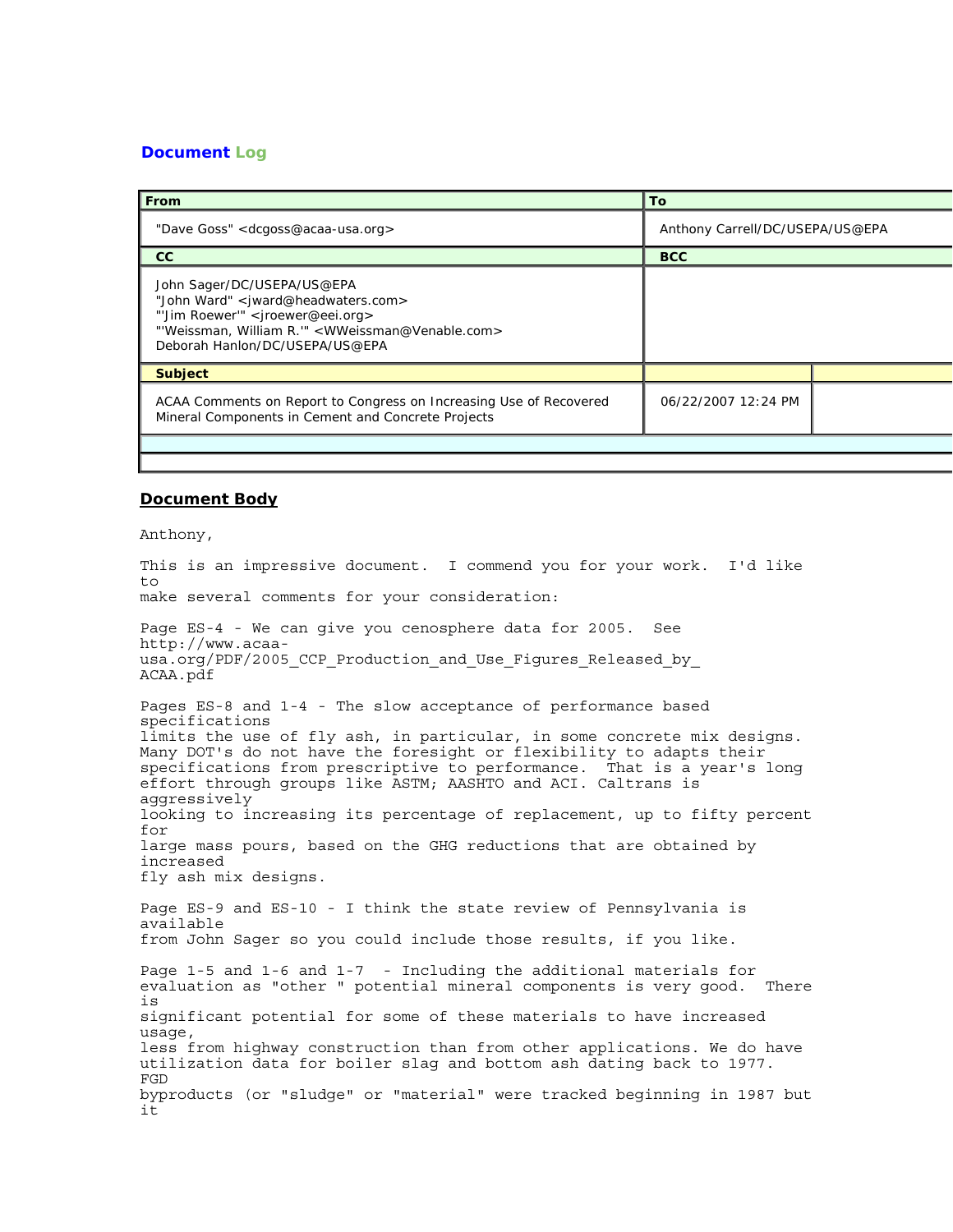was not until 2002 that we separated FGD gypsum FGD dry scrubbers from a more generic listing of FGD material. Pages 3-5, 3-7 3-9, 3-10, etc. Tables and other charts in this chapter are excellent representations of energy reductions. I think many of them will be used by various industries to promote the value of using these RMCs. Page 4-2 - I completely agree with the statements in Section 4.1 A significant barrier is that many states have not updated or allowing in their regulations for industrial recycling. This will be a barrier and one that perhaps the EPA regional offices can help change. Industry may be able to identify specific states in which the language of state regulations are specifically hindering progress and then joint efforts by EPA regional staff and industry could be formulated to try get these regulations changed. This may be an opportunity for a strong recommendation that industry and the EPA work together to make it clear these materials are technically alternatives to natural products and are products, by-products or co-products, rather than wastes. They only become wastes when they are not used. This is a public relations activity in many ways. Page 4-6 - In paragraph 4.4.1, the discussion about RCRA and CERCLA Status states,: ..."fly ash, bottom ash, boiler slag....are non-hazardous industrial wastes and should be regulated under Subtitle D of RCRA." I think it would be more accurate to state that rather than needing regulation under Subtitle D, they were exempted from regulation under Subtitle C. I don't think it is clearly spelled out that even Subtitle D regulations are required. Please confirm this suggestion with your colleagues. Page 5-2. I suggest you add reference to the EPA booklet EPA-530-K-05- 002 "Using Coal Ash in Highway Construction: A Guide to Benefits and Impacts." This booklet has helped open doors in areas where the lack of understanding of environmental issues was hindering use. Similar publications could be very effective. I suggest the EPA consider developing a booklet addressing the use of RMC and FGD gypsum and other industrial byproducts in architectural and building applications. This would also support the Construction Initiative. Pages 5-4 and 5-5. We continue to support the recommendations' offered by Headwaters, Holcim and ACAA. We would also encourage the inclusion of other CCPs, such as FGD gypsum, boiler slag, bottom ash and cenospheres, whenever practical.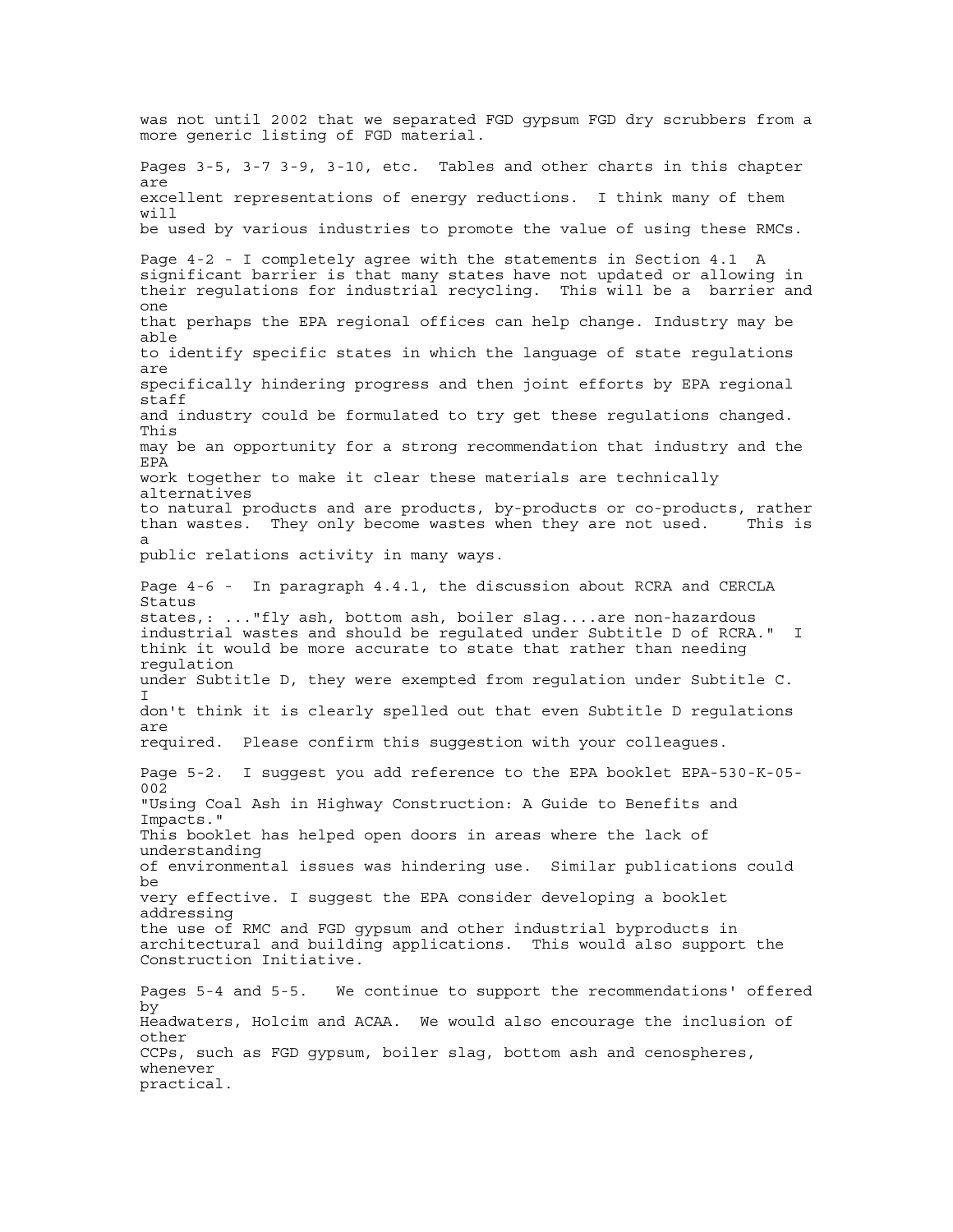Page 5-6 - I would suggest acknowledging the Green Building Initiative, as well as LEED as both are beginning to be more widely used. Confining the discussion to LEED may inadvertently infer a preference of one system over another. See the website: http://www.thegbi.org/gbi/ Since it is developing some ANSI standards in support, it will carry more weight in the future. For example Minnesota and South Carolina just joined the list of states to formally recognize Green Globes alongside LEED making the total 8 states and 2 federal agencies. It would be good to strengthen the recommendations. Industry and the agency both have perspectives on what can be done to increase the use of RMC.  $\mathsf{T}$ think many of your recommendations are extremely valid and in some manner, they should be summarized. Perhaps it would be appropriate to add a section, both to the Executive Summary and to the whole document, that lists the many recommendations that are contained within. They are buried in many parts of the text, but should be emphasized. Overall, the breadth and completeness of detail make this an extremely valuable resource. The listing of environmental impacts (and those calculations) and power plants is especially helpful. I trust the other data included representing slag and silica fume is as complete. I hope these few comments have been helpful, Anthony. Please do not hesitate to contact me if you have any questions. Thank you, Dave Goss ACAA 720-870-7897 -----Original Message----- From: Carrell.Anthony@epamail.epa.gov [mailto:Carrell.Anthony@epamail.epa.gov] Sent: Thursday, June 07, 2007 7:25 AM To: aljoe@netl.doe.gov; jasonharrington@fhwa.dot.gov; Jon.mullarky@fhwa.dot.gov Cc: arnold.dana@ofee.gov; buffey.hauptmann@lafarge-na.com; clobo@nrmca.org; CSchulz@cement.org; dcgoss@acaa-usa.org; gmullings@nrmca.org; hvanoss@usgs.gov; jim.roewer@uswag.org; jpruinski@slagcement.org; jward@headwaters.com; llemay@nrmca.org; olenbush@bcn.net; peter.deem@holcim.com; rgarbini@nrmca.org; rhurley@theaccordgroup.com; .<br>rlehman@edwclevy.net; suneel.vanikar@fhwa.dot.gov; tony.kojundic@elkem.com; useslag@trip.net Subject: Re: Report to Congress on Increasing Use of Recovered Mineral Components in Cement and Concrete Projects

To All,

Yesterday, I attempted to send out the "Draft of the Report to